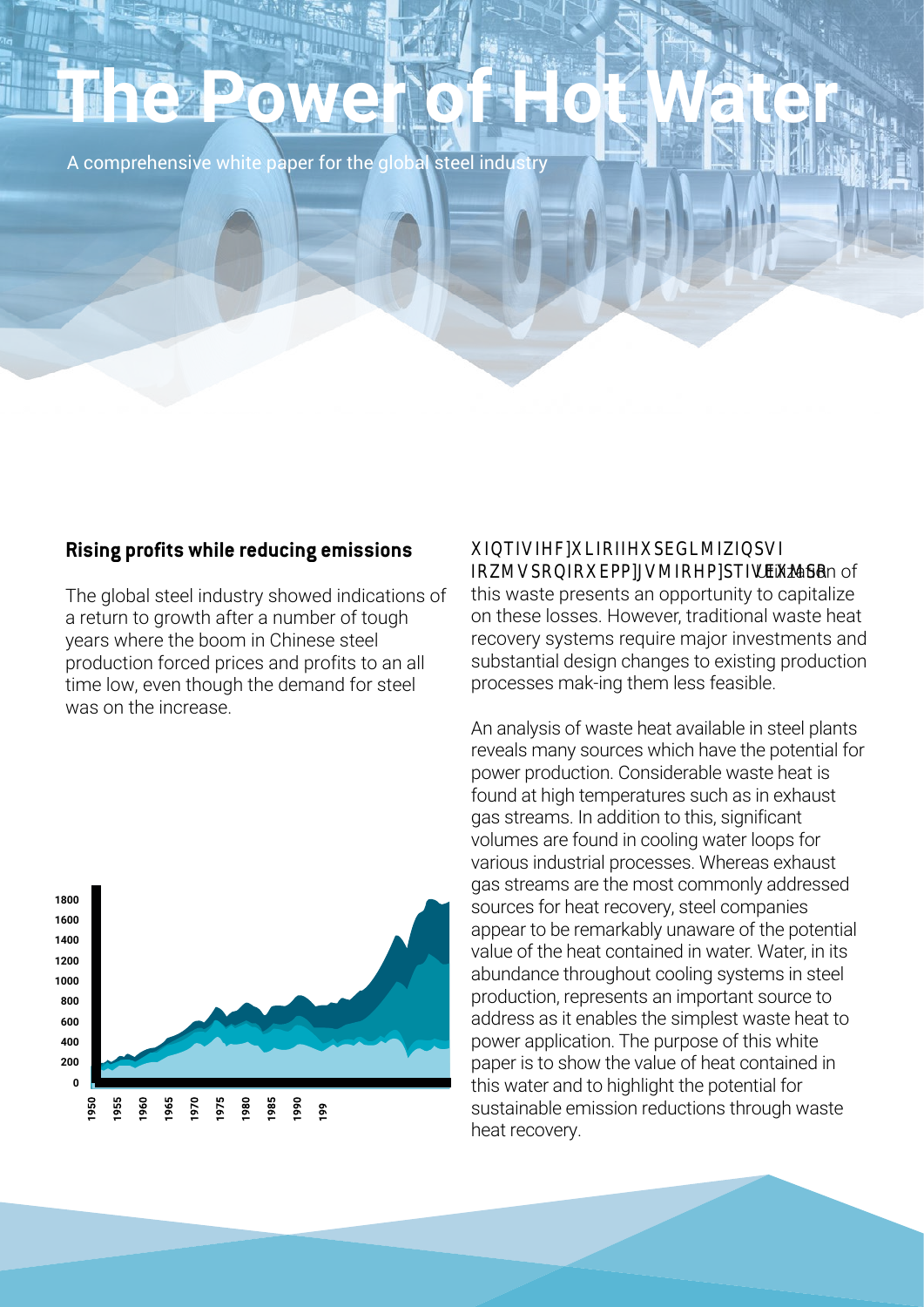**CLIMEON** 

2

## **Heat recovery potential in reheating furnaces**

Reheating furnaces are used extensively in steel making to bring a feedstock up to temperature before mechanically forming it to a specified profile. The temperature in the furnace is usually maintained at 1100-1300 °C, depending on process requirements. Between 10 and 17% of the primary energy input to the reheating furnace is lost to cooling water in the skid pipes, that support the feedstock within the furnace.

Skid pipe cooling is typically performed using water from a cooling tower. The temperature of this cooling water is usually not a matter of active choice but decided instead by the cooling tower specification and is typically in the range of 10-40 °C.



Figure 2 - sketch of reheating furnace showing: (1) Soak zone. (2) cooled skid system (3) stock (4) burners

Table 1 highlights the potential for heat recovery from a walking beam furnace. Nominally, a reheating furnace with a material throughput of 150 ton/h loses between 5 and 11 MW of the primary energy input to skid pipe cooling, depending on the state of the refractory lining.

| Energy balance for a reheating furnace | <b>Energy MW</b> | %         |
|----------------------------------------|------------------|-----------|
| Required burner power                  | $51.5-63$        | 100       |
| Energy transferred to steel            | 37               | 59-72     |
| <b>Losses to skid system</b>           | $5 - 11$         | $10 - 17$ |
| Losses in off-gas stream               | $7.5 - 12$       | $14-21$   |
| Other losses                           |                  | Δ         |



#### **Power production from hot water**

The rejection of high temperature heat to low temperature cooling water represents a lost opportunity to recover high quality energy. Little to no focus has been placed on this area, primarily because of a lack of commercially viable low temperature energy conversion technologies.

Traditionally, waste heat recovery solutions require temperatures between 150 °C and 600 °C with technologies such as steam turbines and high temperature ORC (organic rankine cycle) systems to generate electrical power. However, recent developments have lead to the commercialization of conversion technologies that can operate at lower temperatures, down to 70 °C.

The biggest challenge while working with temperatures below 100°C is the low quality of energy within this temperature range, dictating that the process must be extremely efficient with little to no losses to facilitate profitable conversion.

Often, the parasitic load associated with the generation of power from low temperature heat makes this an economically unfeasible option. Climeon's Heat Power technology has been designed to maintain a low parasitic load while ensuring minimal losses through all stages of generation, resulting in a highly efficient system with twice the efficiency of conventional low temperature ORC systems.

#### **Heat recovery integration**

When liquid water is used in the skid pipe cooling loop, the requirement is that it should remain in liquid phase at all times. Figure 3 shows a typical cooling arrangement . Heat accumulated in the skid pipes is rejected to a cooling circuit that is often separated from the cooling loop of the furnace using a heat exchanger. The temperature in the reheating furnace is between 1100 and 1300 °C while that of the cooling water is typically under 50 °C. This represents a significant wastage of high grade heat to the surroundings.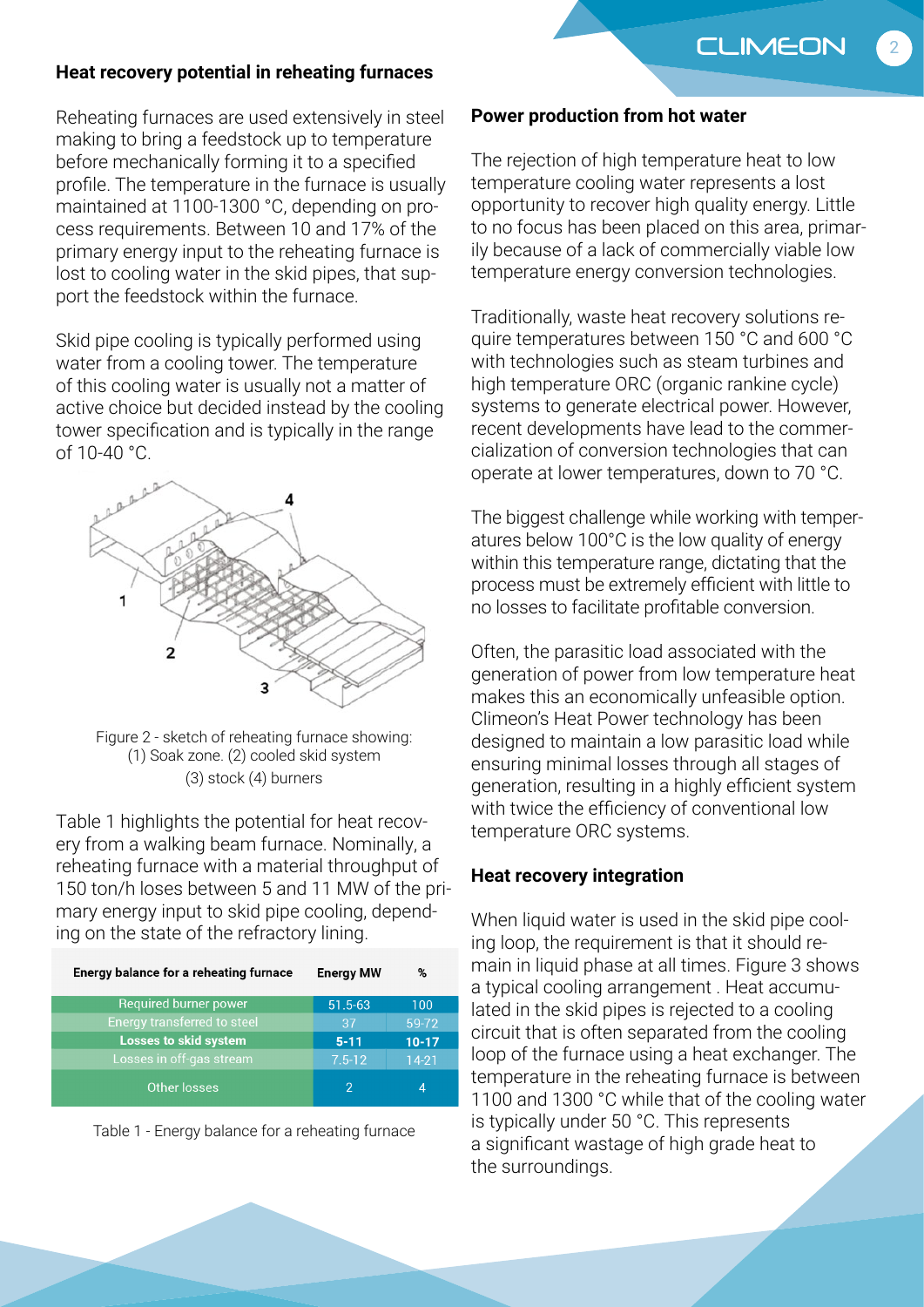Table 2 shows the impact on the cooling flow when increasing the temperature in the secondary loop. It is evident that the that there is no change in the cooling flow requirement when increasing the cooling temperature from 20 to 100 °C. This is because liquid water has essentially the same capacity to cool, regardless if the temperature is as low as 10 °C or as high as 100°C. If the temperature of water can be increased to over 70 °C, the water leaving the heat exchanger will be sufficiently hot for power generation.

This can be achieved with minor modifications to the skid cooling circuit, as illustrated in figure 3:

Step 1: Water in the secondary loop is circulated through the Climeon Heat Power system while the system is not operating ( "off" mode). As no heat is extracted from the secondary loop at this stage, the temperature of the water flowing through the secondary loop increases.

Step 2: When the temperature of water leaving the heat exchanger is sufficiently high, the heat power system is automatically started. Heat is extracted by the system, which cools the water in the secondary loop. A part of the extracted energy is converted to power, while the rest is rejected to the existing cooling tower. Nominally, 10 % of the wasted heat can be converted into useful electricity. This implies that the cooling requirement of the reheating furnace is reduced by 10 % which brings additional cost benefits to the steel manufacturer.



Table 2 - Effect of waste heat recovery integration

## **Climeon Heat Power**

Climeon's innovative Heat Power technology converts the thermal energy contained in hot water between 70 to 120 °C to electricity. The unique design operates at low pressure and can be expanded modularly to the required capacity. This modularity ensures high performance even when the heat availability varies as a result of varying production rates, making it perfectly adapted to installation in the steel industry.

When working with fluctuating heat sources, Climeon's adaptive control system automatically synchronises system behaviour to match the available heat. Further, the machine is fully automated and requires minimal human intervention to run.

Remote monitoring and preemptive maintenance are key features that ensure a stable and reliable production.



Figure 3 - schematic sketch of heat recovery process